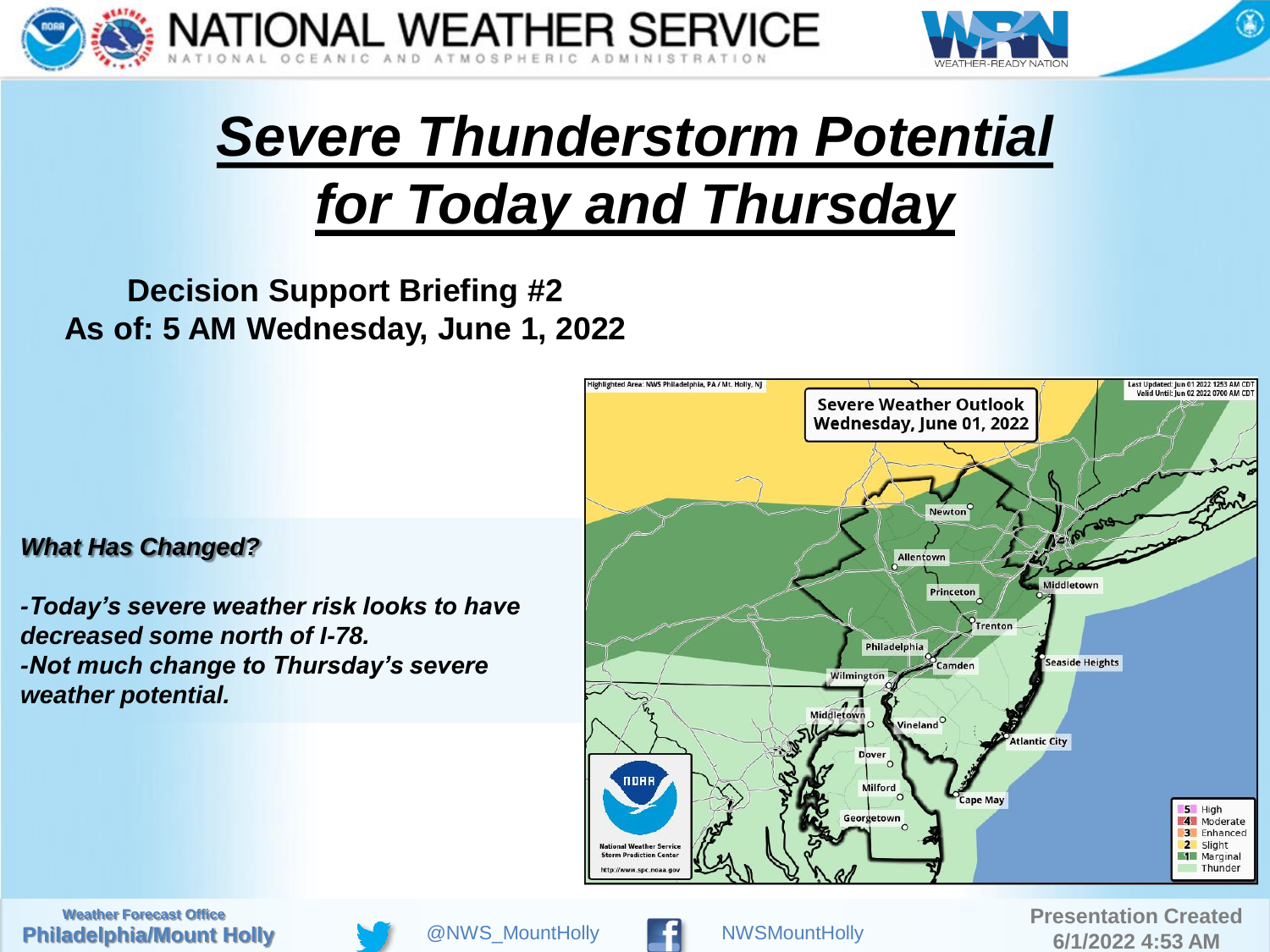



 $\circledast$ 

#### **Main Points**

| <b>Hazard</b>                             |  | <b>Impacts</b>                                                                                                                             | <b>Location</b>                                                                  | <b>Timing</b>                                           |
|-------------------------------------------|--|--------------------------------------------------------------------------------------------------------------------------------------------|----------------------------------------------------------------------------------|---------------------------------------------------------|
| <b>Severe</b><br><b>Threat</b><br>(Today) |  | <b>Locally damaging winds</b><br>possible which may result<br>in some downed trees and<br>wires; Hail is also possible.                    | <b>Greatest threat</b><br>across NE PA,<br>northwest NJ.                         | Late this afternoon<br>through this evening.            |
| <b>Severe</b><br><b>Threat</b><br>(Thurs) |  | Damaging winds and large<br>hail; Heavy rainfall may also<br>result in localized flash<br>flooding, mainly for the I-95<br>urban corridor. | <b>Greatest threat</b><br>across Delmarva.<br>parts of SE PA and<br>southern NJ. | <b>Later Thursday afternoon</b><br>through the evening. |





6/1/2022 4:53 AM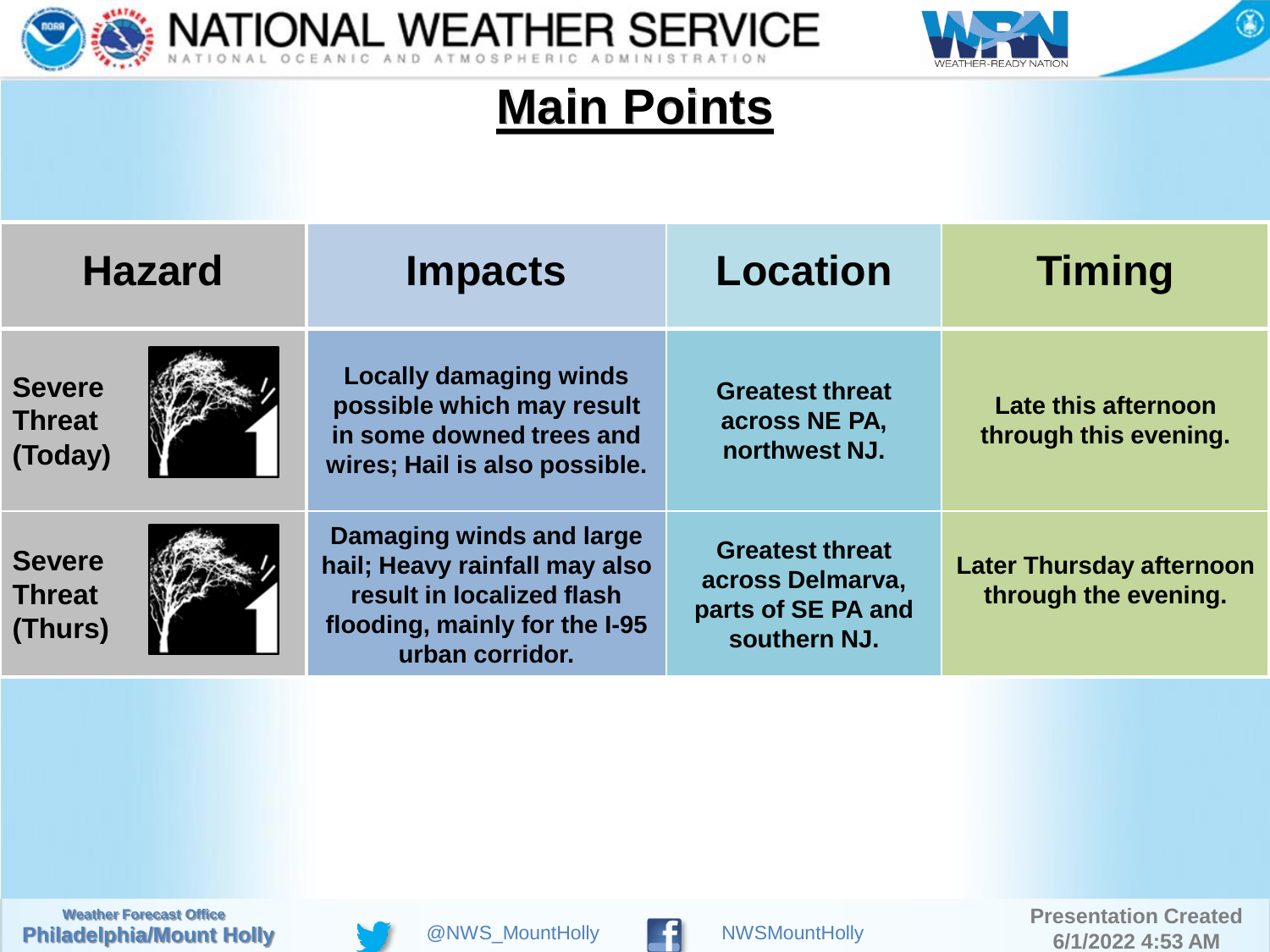



 $\circledast$ 

## **Summary of Greatest Impacts**





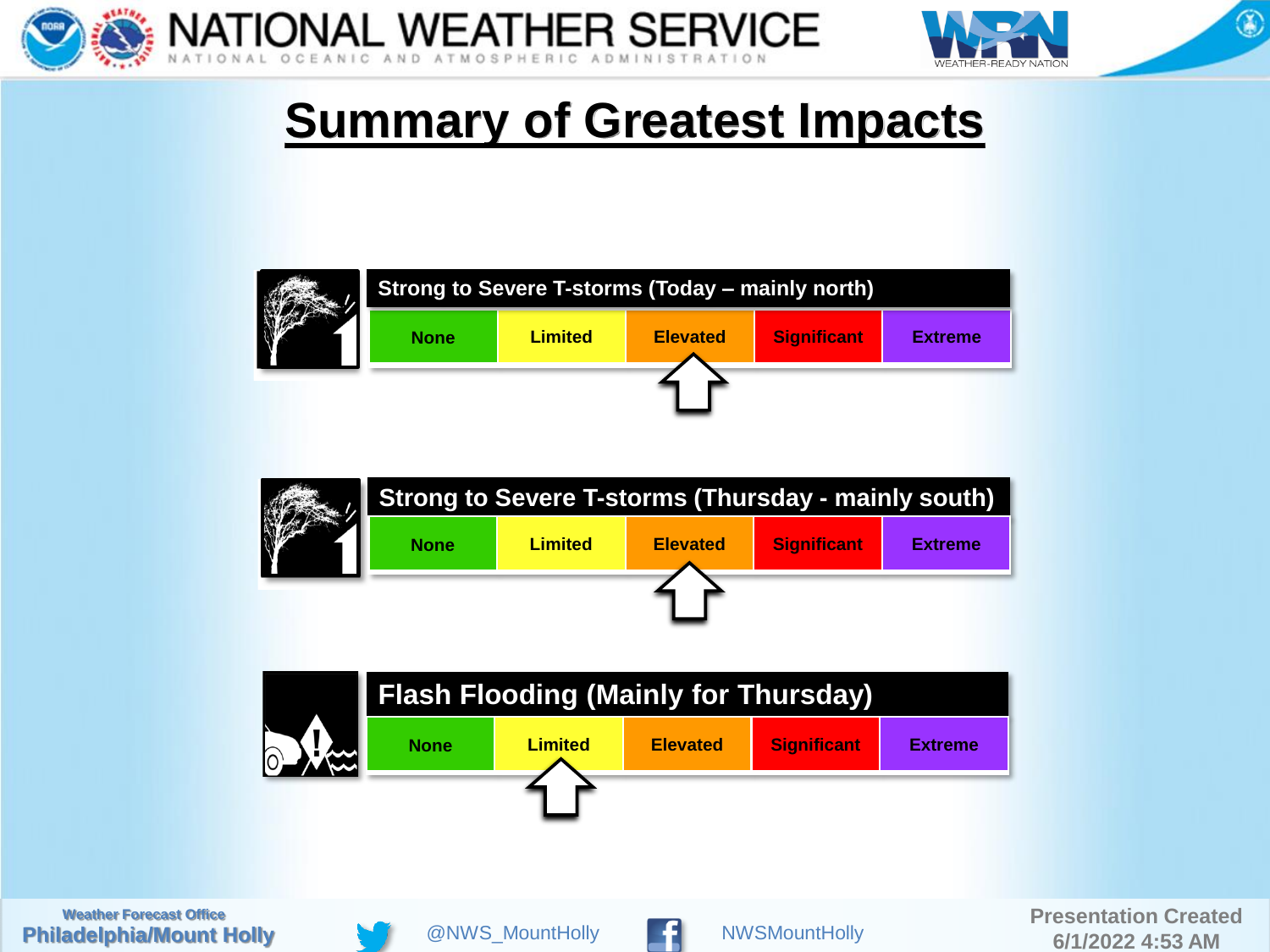

NATIONAL WEATHER SERVICE



# **Convective Weather Outlook - Today**



**Philadelphia/Mount Holly**





@ NWS\_MountHolly **Contract 1 and 1 and 1 and 1 and 1 and 1 and 1 and 1 and 1 and 1 and 1 and 1 and 1 and 1 and 1 and 1 and 1 and 1 and 1 and 1 and 1 and 1 and 1 and 1 and 1 and 1 and 1 and 1 and 1 and 1 and 1 and 1 and 1 a**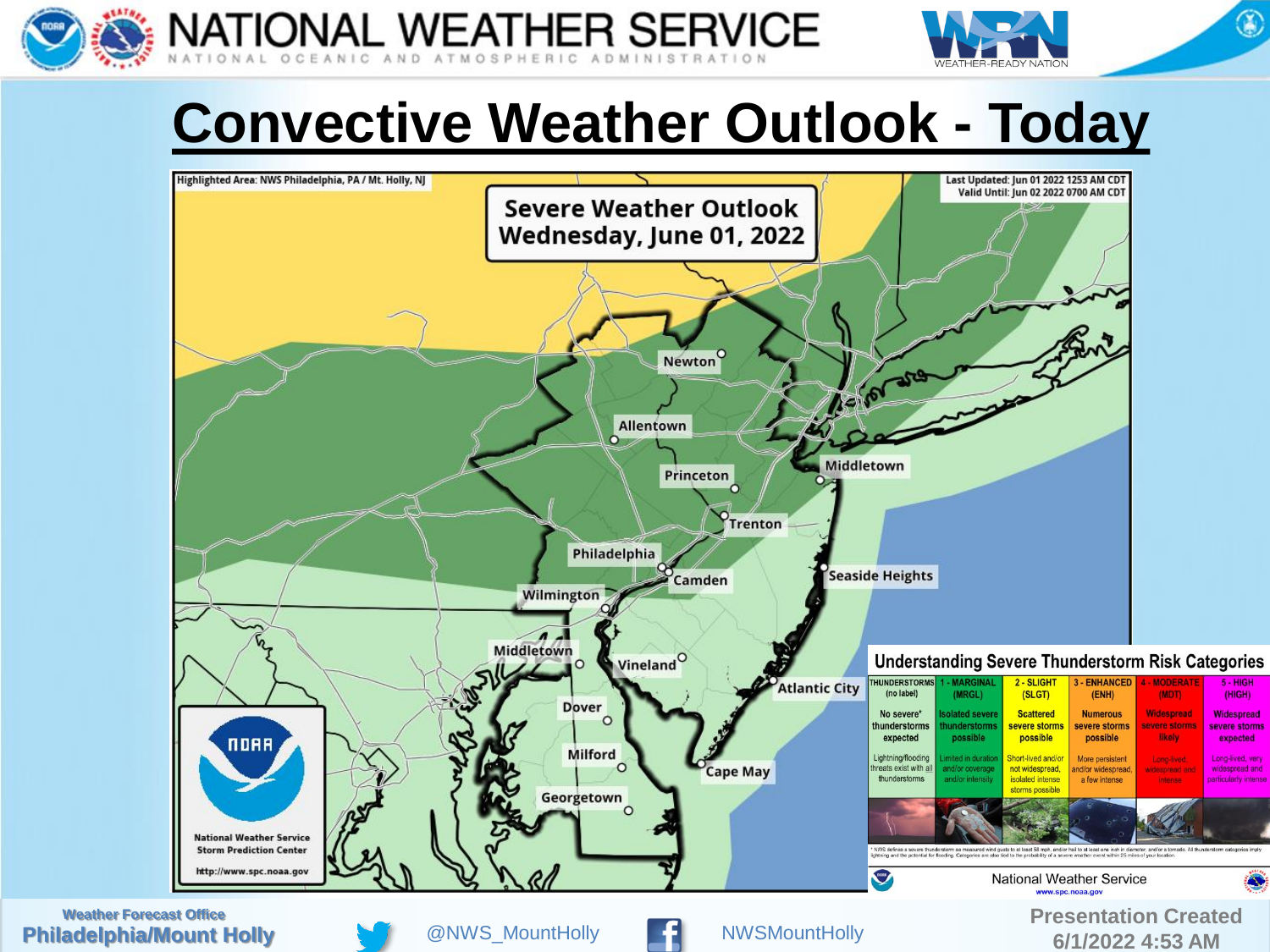

**NATIONAL WEATHER SERVICE** 



 $\circledast$ 

# **Convective Weather Outlook - Thursday**



**Philadelphia/Mount Holly**



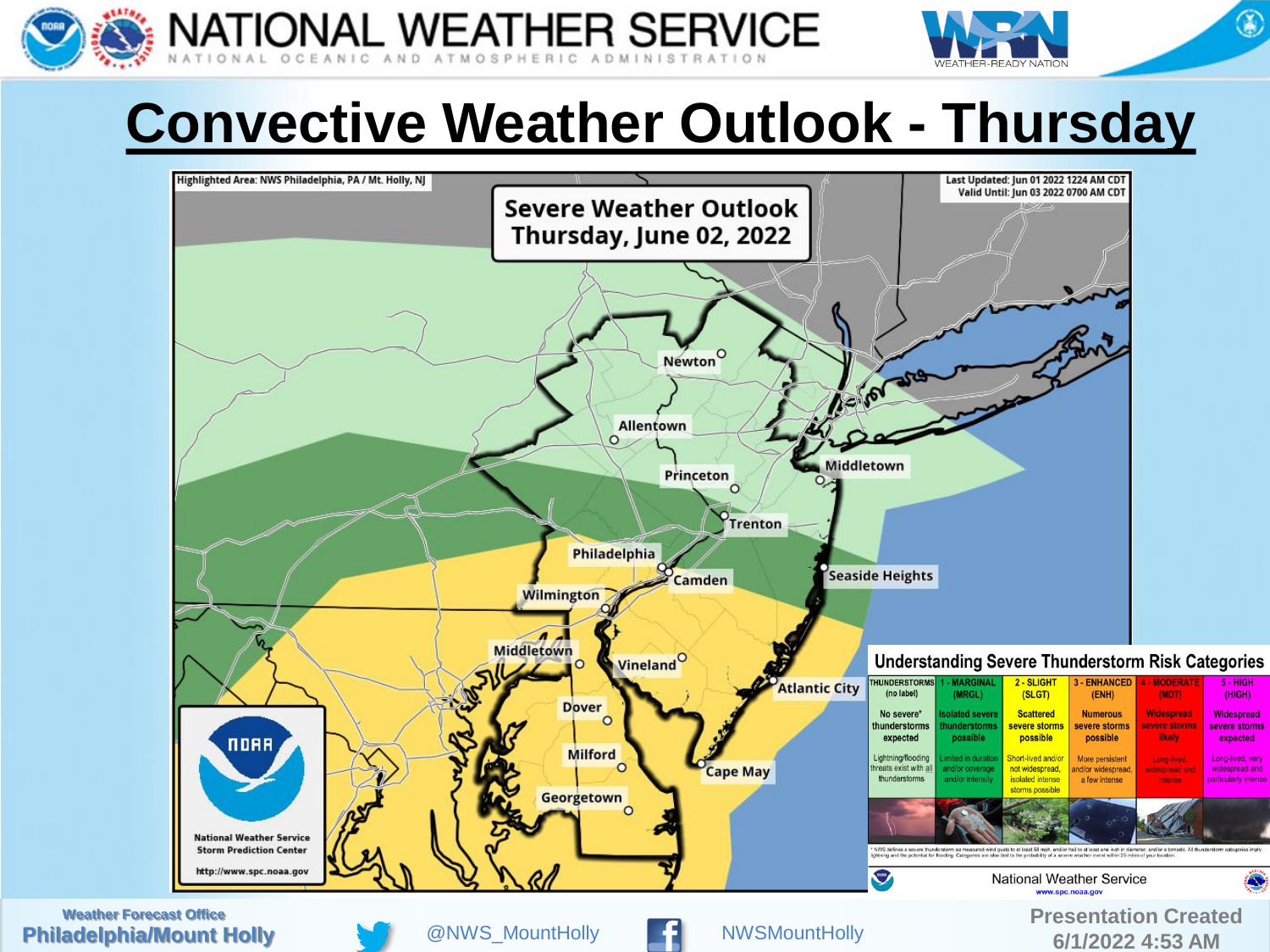



### **Event Summary**

*NAL WEATHER SERVICE* 

- **Today:** Thunderstorms will develop during the afternoon over northern PA and western NY and move into parts of eastern PA and northern NJ after about 4 PM. Locally strong to damaging winds and hail will be possible, with the highest threat for severe weather being near the southern Poconos and far northwestern NJ. Storms will move out of the area overnight. **The intensity of the thunderstorms will depend on how organized they become prior to entering the northern portions of our region.**
- **Thursday:** Showers and thunderstorms will become more numerous in the afternoon and evening and may organize into clusters or a line segment. Some storms could be severe with damaging winds and hail across Delmarva, portions of southeast PA and southern NJ. The time window looks to be from about 3 PM to 10 PM. There is also some risk for localized flash flooding, mainly for the I-95 urban corridor. **The northern extent of the severe thunderstorm potential will depend on if there is any lingering marine air influence.**
- **Forecast confidence:** Confidence is high in the occurrence of showers and thunderstorms, however it is low regarding the magnitude and coverage of severe weather.